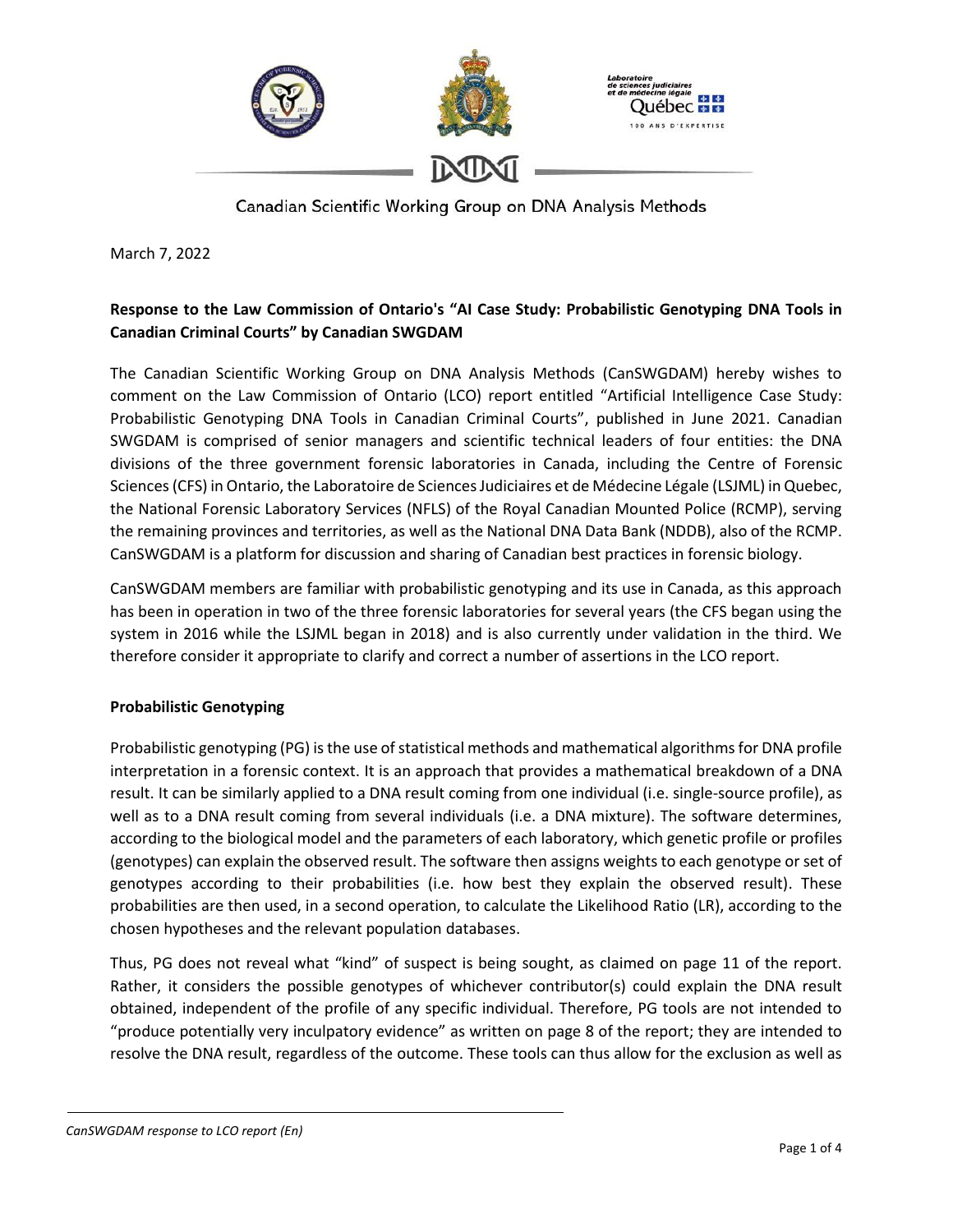

the inclusion of a given individual. Furthermore, whether the DNA profile is single-source or a DNA mixture, the calculations have the same level of rigor and validity.

### **Disclosure, Black Boxes and Transparency**

Like any technology, PG software requires thorough validation prior to being implemented in a forensic laboratory. This process typically requires several months and is performed by competent scientists in each of the laboratories where PG operates. As a laboratory accredited to international quality standards, which all three Canadian public forensic laboratories are, audits are performed by independent, impartial scientists external to the organization during which validations are scrutinized and evaluated to ensure that they meet appropriate standards. Thus, there is no barrier to transparency regarding validation data, as implied by the authors. Furthermore, validation summaries from Canadian laboratories are available to legal counsel, upon request and where relevant.

The CFS has disclosed its validation summaries several times in preparation for potential challenges. On page 18 of the report, a case is referenced in which a defendant was denied access to PG validation documents following a disclosure request in Quebec. In this case, while the court did not consider the documentation relevant, the laboratory nevertheless proposed that some data could be released and that the remainder could be reviewed on site. It should be noted that this same validation, performed by the LSJML, was also the subject of a peer-reviewed publication in 2019 [1], which may be consulted by all.

Finally, the Institute of Environmental Science and Research of New Zealand (ESR), the manufacturer of the PG software used by the three CanSWGDAM forensic laboratories, offers legal counsel and others a mechanism for access to the code and details of the algorithms used, upon request and free of charge [\(https://www.strmix.com/news/strmix-updates-defense-access-policy/\)](https://www.strmix.com/news/strmix-updates-defense-access-policy/).

### **Scientific Validity and Bias**

As a result of the validations performed in Canada and in at least 90 international laboratories, it is possible to affirm that PG is an objective approach that is valid for its intended use. It allows all aspects of a DNA result to be considered in a consistent, mathematical manner and does so without knowledge of the suspect's profile. The only non-mathematical input is the assessment of the number of contributors represented by the result. This is a core element of DNA interpretation, for which experts are duly trained and qualified, and has been occurring long before PG was available.

PG allows for an even more objective analysis than methods previously employed. It is the reason why the authors of the 2016 PCAST report [2], which is discussed in the LCO report, encourage its use. Their concern was only in respect of those contributions of DNA present in small proportions (defined by them as less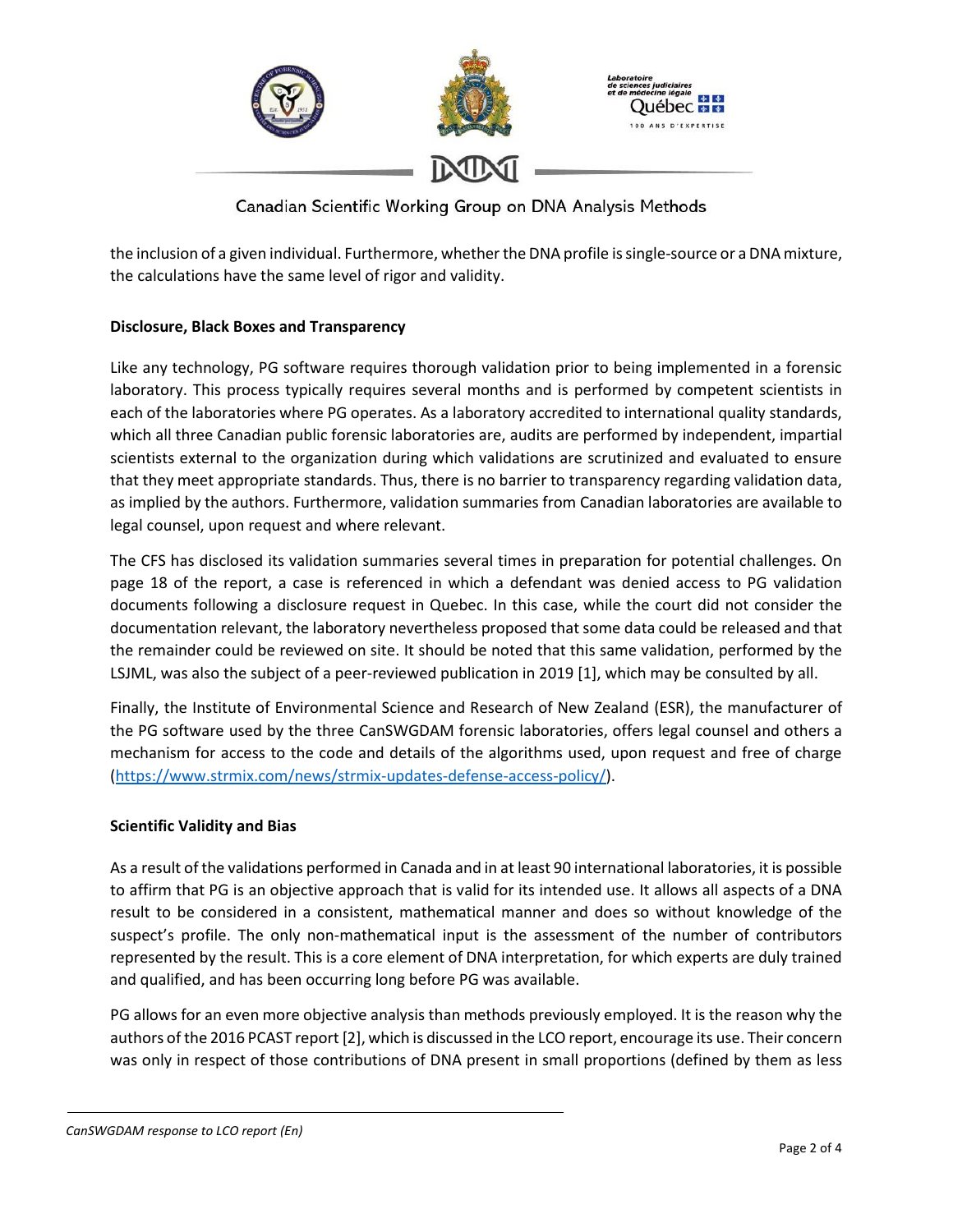

than 20% of the total) for which, at the time of writing the report, little data had been formally published. However, publications since then, as well as several unpublished validations, have demonstrated that LRs obtained regarding contributors in such low proportions appropriately reflect the strength of an association and are thus reliable [1, 3, 4].

### **Likelihood Ratios**

The Likelihood Ratio (LR) is extensively referenced in the LCO report. It is important to note, however, that use of the LR is not exclusive to PG. The significance of forensic DNA test results has been expressed as a LR, long before the advent of PG, in relation to some mixtures of DNA as well as in paternity cases and others involving familial comparisons, in both civil and criminal matters. The Random Match Probability (RMP) itself, upheld as a gold standard in the LCO report and in use across Canada for nearly 30 years, can be readily expressed as a LR when it is used in relation to single-source profiles. Like the LR, the RMP is an assessment of probabilities weighed against each other. It contrasts the probability of the DNA result under two mutually exclusive hypotheses and requires no assumption of any prior probabilities (i.e. non-DNA information). In the case of the RMP, only two hypotheses may be formulated: 1) the individual in question is the contributor 2) the individual in question is not the contributor, but rather someone else, taken at random from the population, is the contributor.

When the LR is calculated for a mixed DNA result, the number of possible hypotheses is dependent on the number of contributors represented by the DNA result. Most often, at the time the LR is calculated, the so-called "defence" hypothesis is not known. The expert must therefore choose the hypotheses used. In most cases, the two hypotheses leading to the most conservative (lowest) LR will be those selected. In some instances, an individual will be assumed (what is called conditioning) to be a contributor when, for example, one is dealing with a sample taken from an individual's body and the detection of their DNA is expected. The expert therefore chooses the hypotheses by being conservative, and in consideration of the context of the case. In addition, each laboratory indicates, either in the test report or in information documents available to the parties, that the LR can be calculated according to other hypotheses that may be proposed, upon request.

The LR is an assessment of the probability of the observed DNA result under two hypotheses and must ultimately be evaluated by the trier of fact in the context of the rest of the evidence in the case. For example, the DNA evidence (LR) in a particular case may provide support for the assertion that the suspect is a contributor to a mixed profile, but if the suspect was not in the country at the time of the crime, has never been to the scene of the crime, and has not had contact with anyone who has, these factors clearly need to be taken into account, although not by the forensic scientist, in evaluating the veracity of the assertion. The very same can be said, whether the DNA evidence is expressed as a LR or as a RMP.